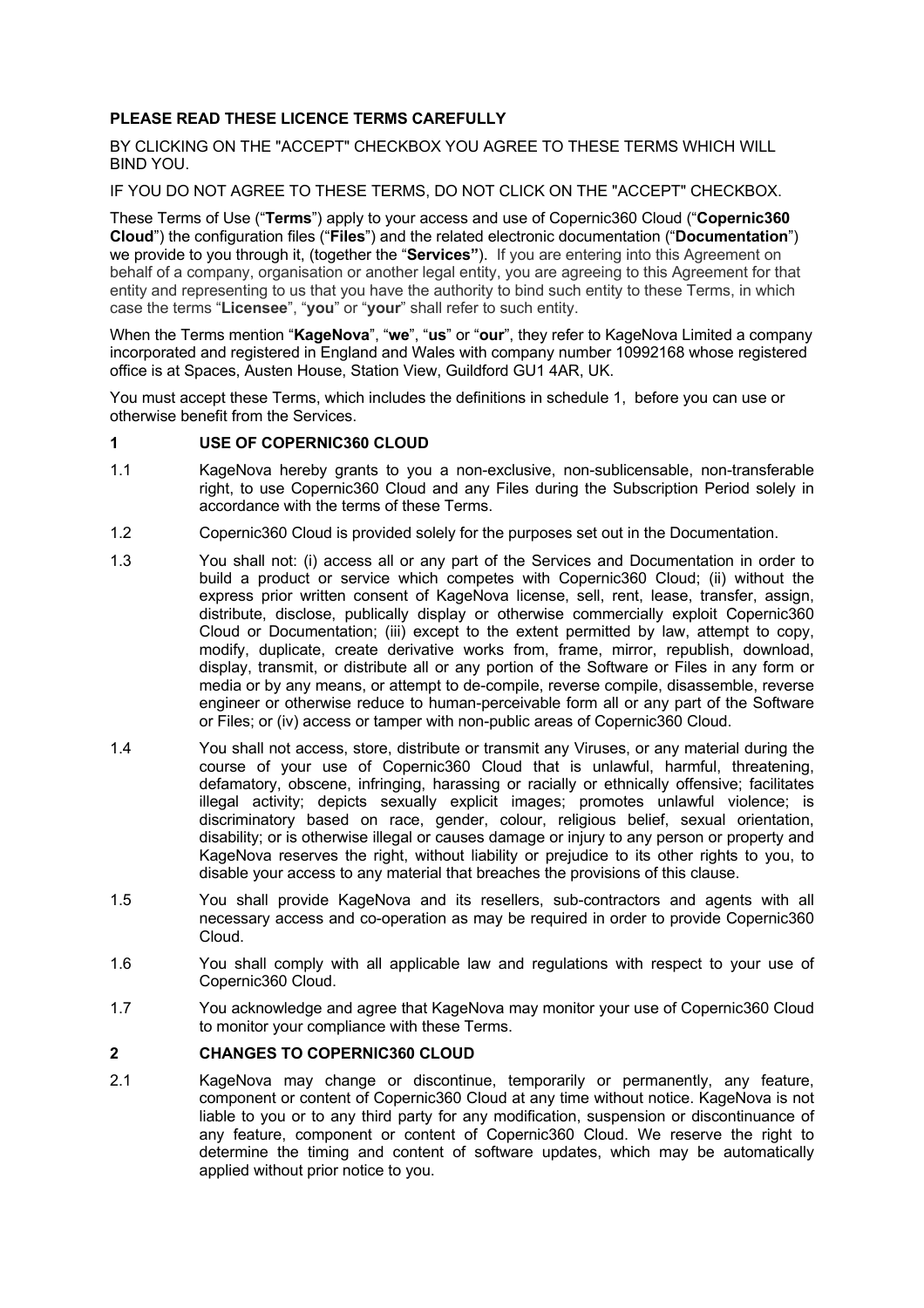## **3 AVAILABILITY OF COPERNIC360 CLOUD**

- 3.1 KageNova shall during the Subscription Period, provide Copernic360 Cloud and make available the Documentation to you on and subject to these Terms.
- 3.2 KageNova does not guarantee that your use of Copernic360 Cloud will meet your requirements or be uninterrupted or error-free and is not responsible for any delays, delivery failures, or any other loss or damage resulting from the transfer of data over communications networks and facilities, including the internet, and you acknowledge that Copernic360 Cloud may be subject to limitations, delays and other problems inherent in the use of such communications facilities.
- 3.3 If you experience any problems or issues with Copernic360 Cloud, please email our support desk at support@kagenova.com who will attempt to resolve your issue during the hours of 9am to 5pm UK time Monday to Friday (excluding UK Bank Holidays).

### **4 INTELLECTUAL PROPERTY RIGHTS**

- 4.1 You acknowledge and agree that KageNova and/or its licensors own all Intellectual Property Rights in the Software, Copernic360 Cloud and the Files therein. Except as expressly stated herein, these Terms do not grant you any rights to, under or in, any Intellectual Property Rights in respect of the Software, Copernic360 Cloud or the Files therein.
- 4.2 KageNova confirms that it has all the rights in relation to the Software, Copernic360 Cloud, the Files therein and the Documentation that are necessary to grant all the rights it purports to grant under, and in accordance with, these Terms.
- 4.3 You acknowledge and agree that KageNova will collect and store Uploaded Content through Copernic360 Cloud and that KageNova shall have the unlimited and unrestricted right to use such Uploaded Content for its internal business purposes only throughout the Subscription Period and thereafter notwithstanding its expiry or termination.

## **5 TERMINATION**

- 5.1 We may suspend or terminate your access to Copernic360 Cloud, at our sole discretion immediately and at any time if you breach these Terms in any way.
- 5.2 We may terminate your access to Copernic360 Cloud at any time without cause on giving you 14 days notice in writing.
- 5.3 On termination of these Terms for any reason: (i) you shall immediately cease all use of Copernic360 Cloud and the Files; and (ii) any rights, remedies, obligations or liabilities of the parties that have accrued up to the date of termination, including the right to claim damages in respect of any breach of these Terms which existed at or before the date of termination shall not be affected or prejudiced.
- 5.4 KageNova's rights to use the Uploaded Content shall continue unaffected, notwithstanding termination of these Terms.

# **6 INDEMNITY**

- 6.1 You shall indemnify KageNova from and against all claims and all direct, indirect or consequential liabilities (including loss of profits, loss of business, depletion of goodwill and similar losses), costs, proceedings, damages and expenses (including legal and other professional fees and expenses) awarded against, or incurred or paid by, KageNova as a result of or in connection with any alleged or actual infringement, whether or not under English law, of any third party's Intellectual Property Rights or other rights arising out of the Uploaded Content itself, or KageNova's possession and/or use of the Uploaded Content.
- 6.2 Nothing in these Terms shall limit Licensee's liability under clause 6.1.

### **7 LIABILITY**

7.1 Access to Copernic360 Cloud is provided on an "as is" basis and except as otherwise set out in these Terms, KageNova excludes (to the fullest extent permitted by law) all warranties or representations of any kind, whether express or implied, as to Copernic360 Cloud, the Files and the Software.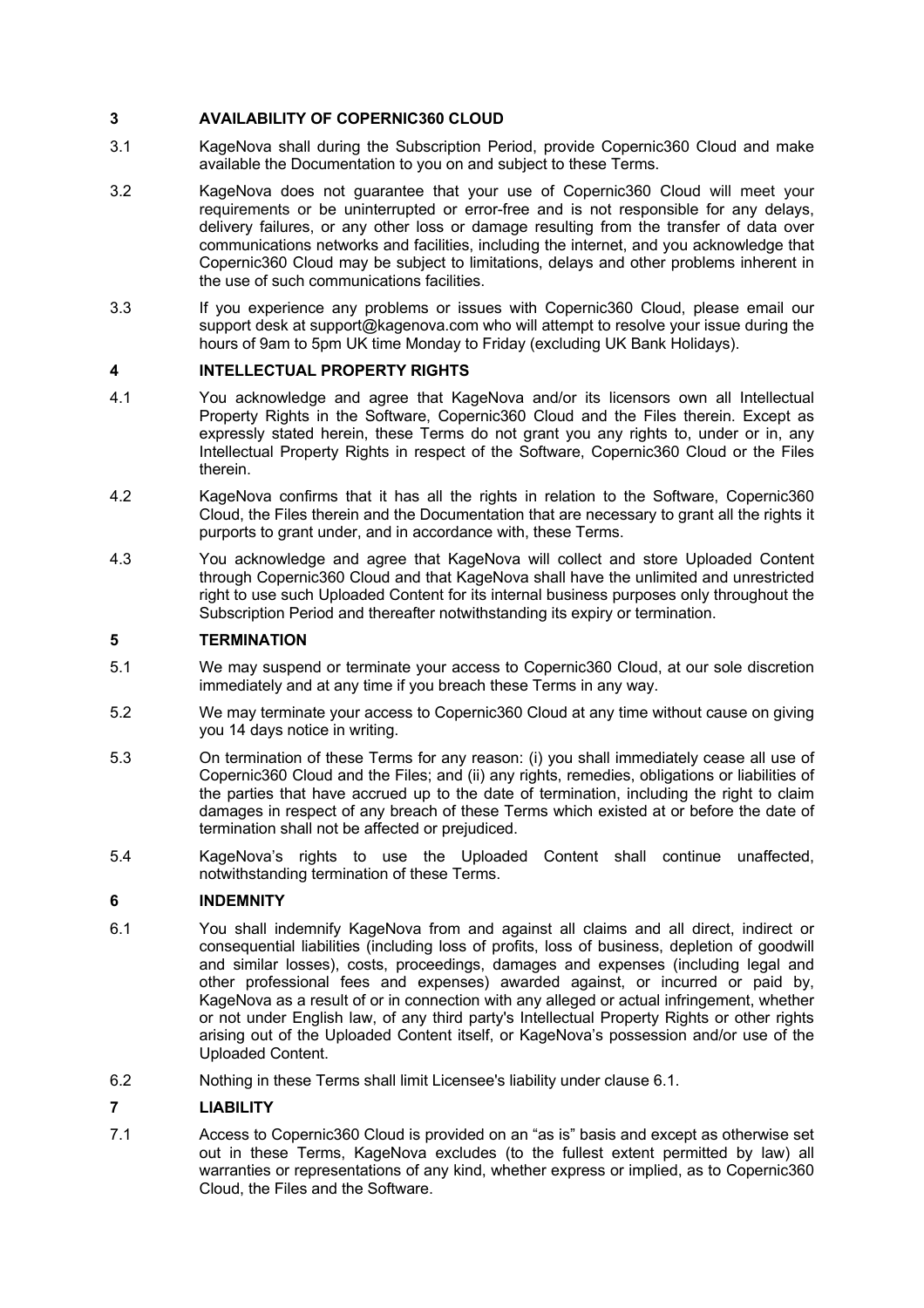- 7.2 Subject to clause 6.2, neither party will be under any liability to the other for any of the following types of losses (whether those losses arise directly in the normal course of business or otherwise): pure economic loss; business interruption; loss of profits; loss of business; loss or corruption of data or information; loss of revenue; loss of contract; loss or depletion of goodwill and/or business opportunity; loss of anticipated earnings or savings or like loss; wasted management, operational or other time; or any special, indirect or consequential losses.
- 7.3 in no event will KageNova's total liability arising out of or in connection with these Terms or from the use of or inability to use the Services exceed the amounts you have paid to KageNova for use of the Services or one hundred pounds (£100), if you have no payment obligations to KageNova, as applicable.
- 7.4 Nothing in these Terms excludes or limits either parties liability for (a) death or personal injury arising from its own negligence; (b) fraud or fraudulent misrepresentation; or (c) any other liability that cannot be excluded or limited under English law.

#### **8 OTHER IMPORTANT TERMS**

- 8.1 **Assignment and other dealings** Licensee may not assign, subcontract, sublicense or otherwise transfer any of its rights or obligations under these Terms. KageNova may assign, subcontract, sublicense or otherwise transfer all or part of the benefits or all or part of its obligations under these Terms to any party.
- 8.2 **Force Majeure.** Despite anything else contained in these Terms, neither party will be liable for any delay in performing its obligations under these Terms if that delay is caused by events beyond its reasonable control and the party affected will be entitled to a reasonable extension of time for the performance of its obligations.
- 8.3 **Waiver**. No failure or delay by a party to exercise any right or remedy provided under the Agreement or by law shall constitute a waiver of that or any other right or remedy, nor shall it prevent or restrict the further exercise of that or any other right or remedy. No single or partial exercise of such right or remedy shall prevent or restrict the further exercise of that or any other right or remedy.
- 8.4 **Entire Agreement.** These Terms constitute the entire agreement between the parties in respect of the provision of the Services and supersedes and extinguishes all previous agreements, promises, assurances, warranties, representations and understandings between them, whether written or oral, relating to its subject matter. Each party agrees that it shall have no remedies in respect of any statement, representation, assurance or warranty (whether made innocently or negligently) that is not set out in these Terms. Each party agrees that it shall have no claim for innocent or negligent misrepresentation or negligent misstatement based on any statement in these Terms.
- 8.5 **Notices.** All notices to be given under these Terms must be in writing (which shall include email) and sent to the address of the recipient set out in these Terms, or any other address which the recipient may tell the other in writing.
- 8.6 **Governing Law.** The construction, validity and performance of these Terms shall be governed in all respects by English law, and the parties agree to submit to the nonexclusive jurisdiction of the English courts.